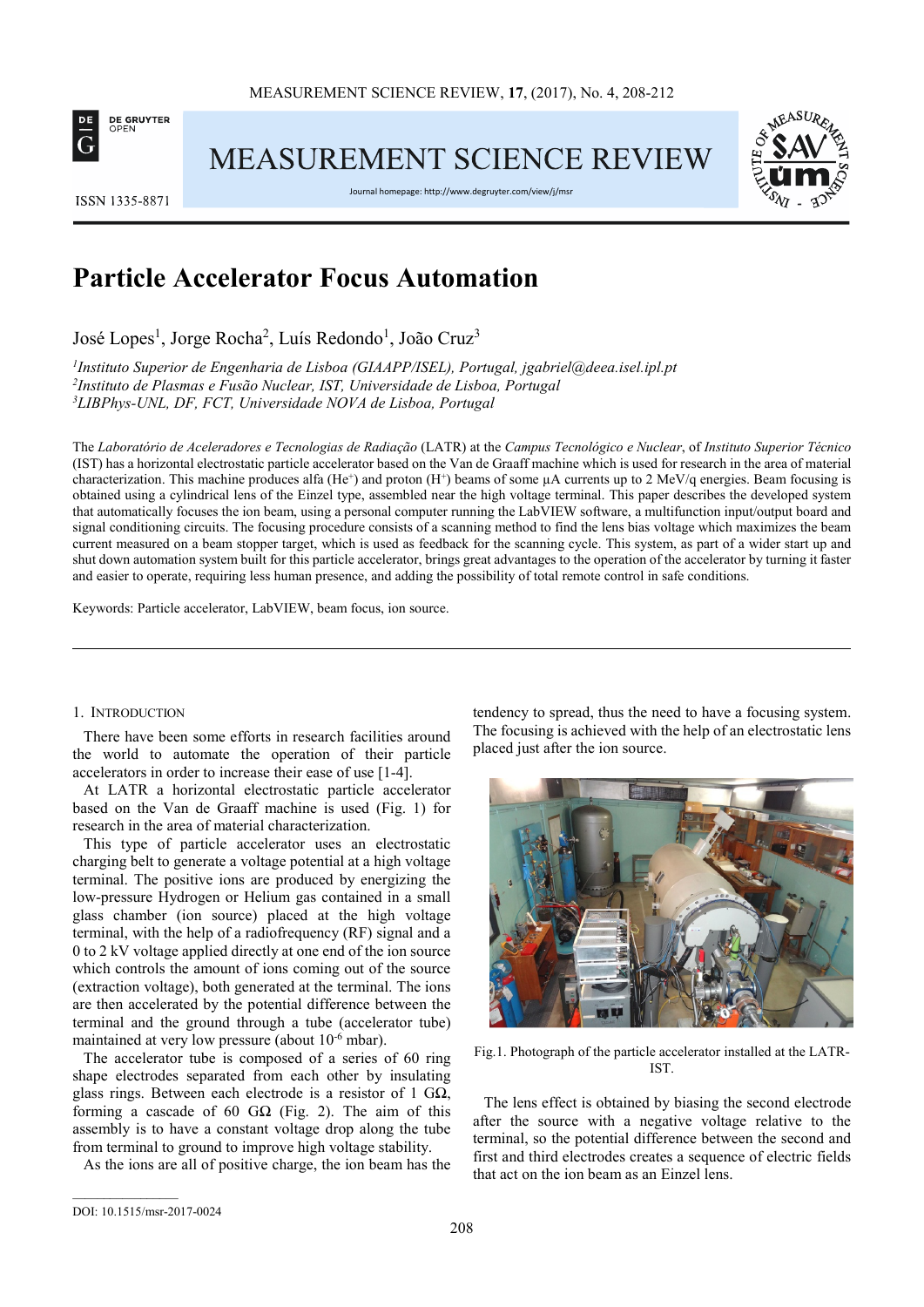Furthermore, the correct value of voltage to use depends on the energy of the beam, that is, on the composition of the beam and the velocity of its ions. The correct focus voltage to use depends thus on the user settings of the desired beam energy but also on other non-ideal aspects like the variability of gas pressure used in the ion source or the mechanical hysteresis of the device that produces the focus voltage, which is basically a potentiometer with a motor positioned cursor [5,6].

All these procedures require the setting up and monitoring of different controls and parameters. The proper turn on and turn off procedure is intricate and traditionally done by an experienced technician. Those procedures require the technician that is operating the machine to adjust the focus control voltage, while reading the beam current, in order to maximize the value of that current.

One of the difficulties in carrying out the focusing procedure by hand is related to the nonlinear relation between the control dial and the voltage applied to the lens due to the hysteresis of the mechanical gear control of the voltage supply (Fig. 4).

This paper describes the procedure required to automatically achieve the best focus possible under those variable conditions. The system developed at LATR-IST uses a personal computer (PC) and LabVIEW software to monitor and control the particle accelerator [7]. It goes one step further than the previous systems since it has the added benefit of being able to automatically set the terminal voltage to the desired energy, strike up the ion source and focus the ion beam. It is also capable of shutting down the accelerator safely.

In this paper, the "control voltage" is the low voltage used to control the supply for high voltage applied to the electrostatic focusing lens and the "beam current" is the current measured on a beam stopper, which is a conductive target made of tantalum placed in the path of the ion beam. The automated procedure presented here is able to consistently achieve good beam focus in less than 30 seconds and can be used by non-experienced users.

### 2. BEAM FOCUSING

A focused beam is obtained when the proper voltage is applied to the electrostatic lens (Fig. 2).



Fig. 2. Focusing assembly schematic.

This lens is composed of three cylindrical accelerator tube electrodes placed just after the ion source. The beam focus is achieved by setting the proper voltage in the middle electrode [8]. As the supply of this voltage is connected to the source potential, the voltage must be negative, so that the middle electrode can be biased with a voltage between the source and tube electrodes.

The maximum focusing voltage is -40 kV in the LATR-IST particle accelerator. The circuit that generates such high voltage is shown in Fig. 3. It uses a potentiometer connected between 110 Vac and terminal ground in order to produce a voltage which is input into a transformer which raises it up to 10 kVac.



Fig. 3. Manufacturer's schematic showing the circuit used to produce the high voltage applied to the Einzel lens.

After that a Villard cascade voltage multiplier (or Cockroft-Walton multiplier) is used to quadruple and rectify the voltage up to -40 kV [9]. To be able to remotely control the high voltage produced, a DC servo-motor is used to transfer the rotation of a dial in the control console to the potentiometer inside the particle accelerator.

The rotational movement of the servo-motor is transformed into an axial movement of the potentiometer cursor using a screw and gear, as shown in Fig. 4. This mechanical arrangement has a hysteretic behavior as will be shown later.



Fig. 4. Gear and potentiometer that controls the focusing voltage supply.

To check if the beam is focused, a measuring beam stopper is placed in the beam path. The more focused the beam is, the higher the current measured on the beam stopper. That current is used as an indicator of beam focus.

The degree of beam focus can be visually accessed by looking at a quartz viewer placed in the tantalum target since it emits a bluish light when the ions in the beam strike it. The beam stopper has a peep hole that is used just for that purpose as can be seen in Fig. 5 and Fig. 6 which correspond to a beam out of focus and a focused beam, respectively.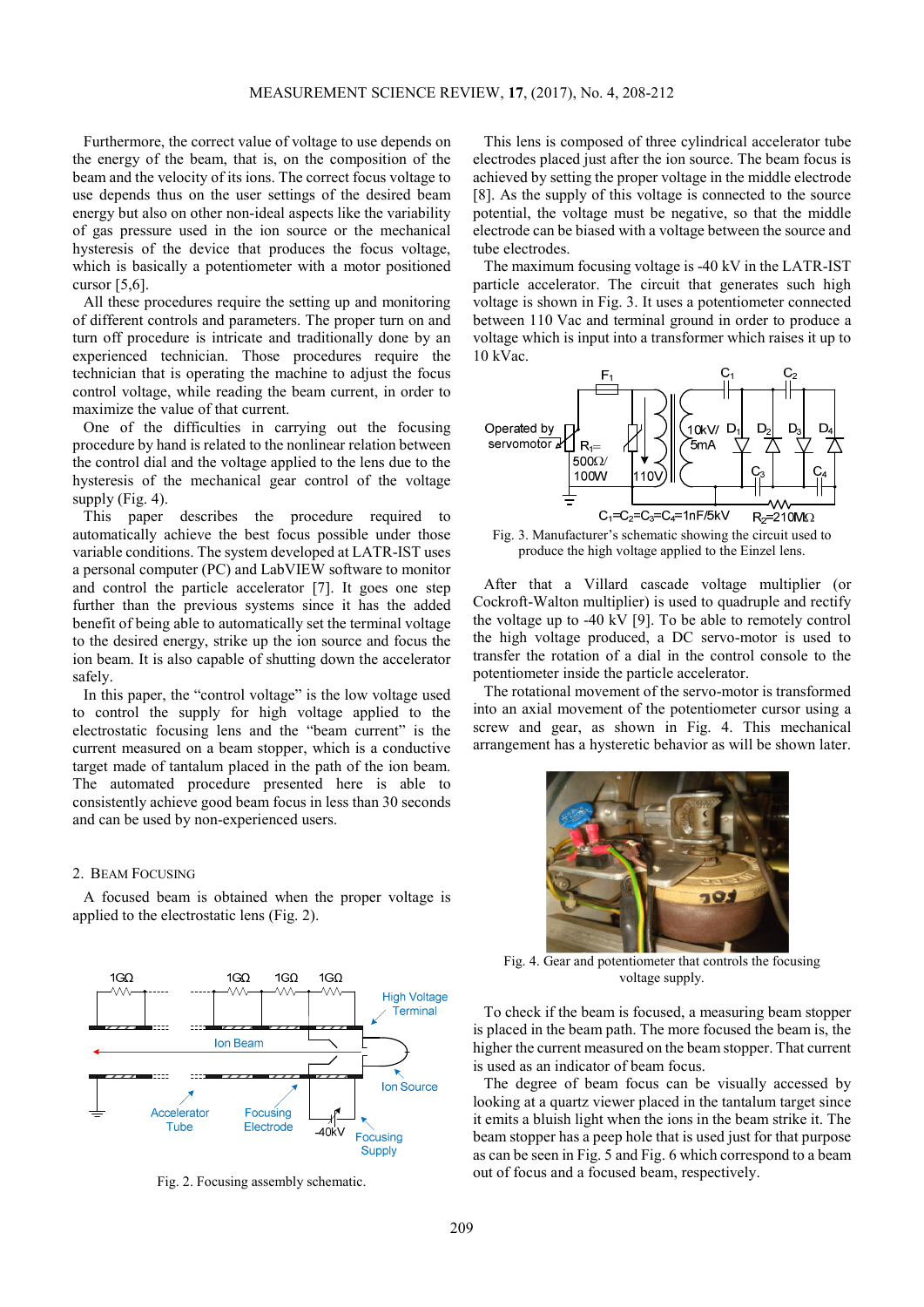

Fig. 5. Head on view of the light produced by the beam hitting the quartz viewer on the beam stopper when the beam is not in focus.



Fig. 6. Head on view of the light produced by the beam hitting the quartz viewer on the beam stopper when the ion beam is in focus.

#### 3. CONTROL APPLICATION

An application developed using National Instruments LabVIEW was created to automatically control the particle accelerator operation. The operator can monitor and control all procedures using the developed interface and at any point the automated procedures can be interrupted so the operation can carry on manually.

The procedures were implemented using a computation model known as finite state machine. The particle accelerator operation state machine can be seen in Fig. 7. The states in the finite state machine are the phases that the particle accelerator goes through before being ready for use ("Machine Ready" state), namely, setting the terminal voltage (an intermediate value to be set before the final value can be reached), striking up the ion source, and focusing the beam. When any of these operations are not possible (there is no Hydrogen or Helium gas left in the gas bottles, for example), the machine reverts to the initial state ("Machine Off").

A state machine can be programmed in LabVIEW using a "Case" structure linked to an integer variable and placed inside an infinite while loop. Each iteration of the loop represents one state transition.



Fig. 7. Particle accelerator state machine.

The beam is focused when the current in the beam stopper is maximal. Beam focusing is done by slowly increasing the focus voltage and determining when it corresponds to the maximum beam current. When it decreases by 5% it is considered that the maximum beam current has been passed. In Fig. 8 the flowchart of the beam focusing procedure is presented.

This cycle can be repeated a number of times, as can be seen in Fig. 9, to refine the peak value. This is done by comparing the mean of the beam current taken over the last measurements with the previous mean.



Fig. 8. Ion beam focus cycle flowchart.

The focus control voltage is increased in 0.5 V increments while the beam current is increasing. As soon as the beam current decreases by more than 5% from the maximum it is considered that the current maximum has been reached. Then, the focus control voltage is decreased to 0 in order to increase it to the value that was previously determined as leading to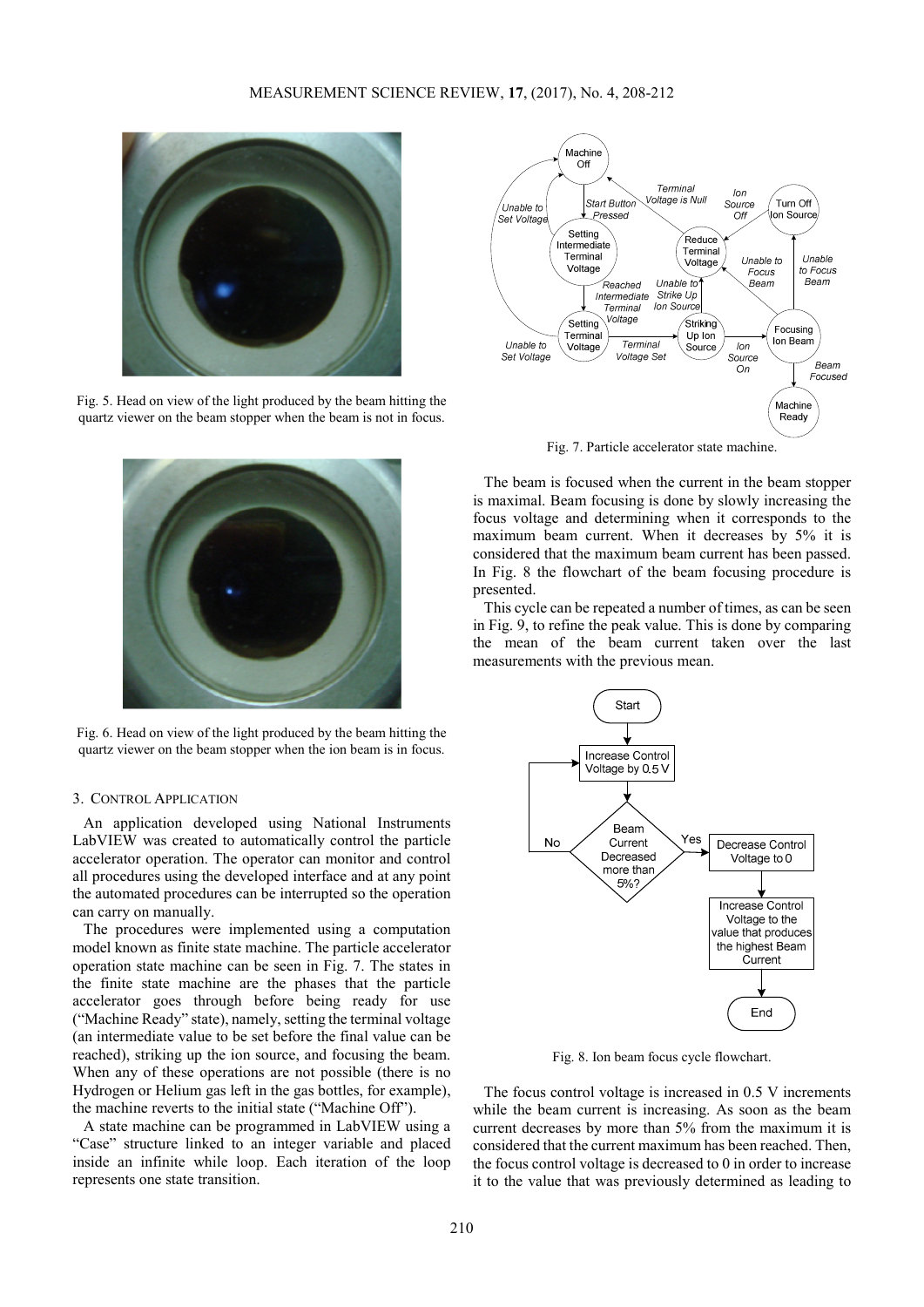the maximal beam current. This resetting of the control voltage to 0 has to be done due to the hysteresis factor.

In Fig. 9 a chart is shown with the beam current as a function of the focus control voltage for a terminal voltage of 1.3 MV and extraction voltage of 500 V. Several passes were made by increasing the control voltage from 0 to 10 V and back to 0. An offset between increasing and decreasing of control voltage is clearly seen. This hysteresis behavior is due to mechanical gaps on the potentiometer control mechanism inside the particle accelerator as explained before.



Fig. 9. Chart showing the relation between the beam current and the focus control voltage during focusing procedure, for a terminal voltage of 1.3 MV. Control voltage ascending values peak on the right and descending values peak on the left.



Fig. 10. Chart showing the beam current vs focusing control during focusing procedure, voltage for a terminal voltage of 2 MV. 1) voltage increase to find maximum current value; 2) current 5% below maximum peak is reached; 3) voltage set to 0 again; 4) voltage set to peak value.

This effect results in the peak obtained by ascending voltage values that appears on the right of the peak obtained by descending voltage values.

In Fig. 10 a chart is shown with beam current vs control voltage for a terminal voltage of 2 MV and an extraction voltage of 750 V. Only one increasing and one decreasing pass was carried out for better demonstration.

Two differences are noted. One is that the maximum value of the beam current is higher, which is explained by the higher extraction voltage applied. The second difference is that the maximum voltage occurs for a higher control voltage which is explained by the higher terminal voltage and consequently higher voltage applied on the focusing lens.

The focusing procedure is all done automatically according to the settings previously determined by the operator, including the number of cycles for current peak value refining.

### 4. CONCLUSIONS

The system developed to automatically focus the ion beam on a particle accelerator used at LATR-IST, based on a personal computer running LabVIEW, was presented. This system is able to automatically determine the proper voltage to apply to the focusing lens to achieve the best beam focus.

The main particularities of the ion beam generation and focusing control were highlighted, namely the control system's hysteresis, and were taken into account when designing the automation procedure.

The described ion beam focus system is part of a more extensive system which is able to set the terminal voltage to the desired value, strike up the ion source and focus the beam. All these procedures were automated, bringing great advantages to the operation of the particle accelerator by allowing it to be easily operated, with less human presence required and the possibility of total remote control in safe conditions.

### **REFERENCES**

- [1] Miranda, P.A., Chesta, M.A., Cancino, S.A., Morales, J.R., Dinator, M.I., Wachter, J.A., Tenreiro, C. (2006). Recent IBA setup improvements in Chile. *Nuclear Instruments and Methods in Physics Research Section B: Beam Interactions with Materials and Atoms*, 248 (1), 150-154.
- [2] Pieck, M. (2008) Artificial intelligence research in particle accelerator control systems for beam line tuning. In *Proceedings of the XXIV Linear Accelerator Conference*, 29 Sept. – 3 Oct. 2008, Victoria, BC, Canada, 314-316.
- [3] Singh, S.K. (2010). Particle accelerator Control System. In *Proceedings of the DAE Symposium on Nuclear Physics*, 20-24 December 2010, Pilani, Rajasthan, India, Vol. 55, I18.
- [4] Van Ausdeln, L.A., Haskell, K.J., Jones, J.L. (2001). A personal computer-based monitoring and control system for electron accelerators. In *Proceedings of the*